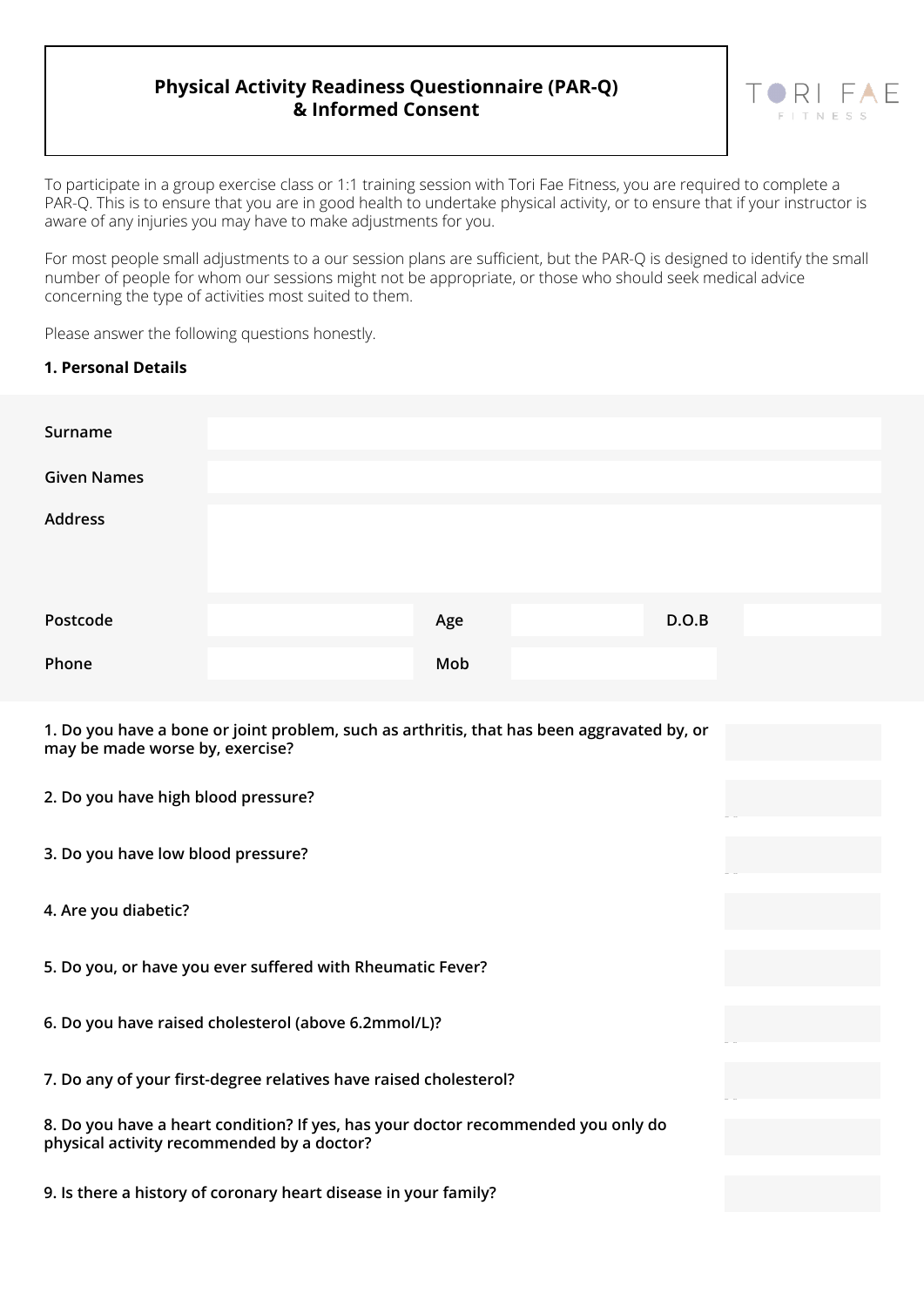**10. Have any of your first-degree relatives experienced a heart attack?**

**10. a) Heart Operation?**

**10. b) Congenital heart disease?**

**11. Have you ever felt pain in your chest when you do physical exercise?**

**12. Do you, or have you ever suffered with Asthma?**

**13. Do you suffer with palpitations?**

**14. Have you ever suffered from unusual shortness of breath at rest or with mild exertion?**

**15. Do you, or have you ever suffered with Epilepsy?**

**16. Do you sometimes feel faint? Have spells of dizziness? Or have lost consciousness?**

Yes NoYes NoYes NoYes NoYes NoYes No

Yes NoYes NoYes No

Yes NoYes NoYes No

Yes NoYes NoYes NoYes NoYes NoYes NoYes NoYes No

- **17. Do you suffer with frequent colds?**
- **18. Do you suffer with constipation?**
- **19. Do you suffer with headaches/migraines?**
- **20. Are you, is there is any possibility you may be pregnant?**
- **21. Are you currently being prescribed drugs or medication?**
- **22. Have you ever had surgery?**
- **23. Have you ever broken any bones?**
- **24. Do you suffer from back pain?**
- **25. Do you experience numbness, tingling or stabbing pains anywhere?**
- **26. Do you have tension or soreness in any specific area?**

**27. Do you know of any other reasons why you should not undertake a physical activity programme?**